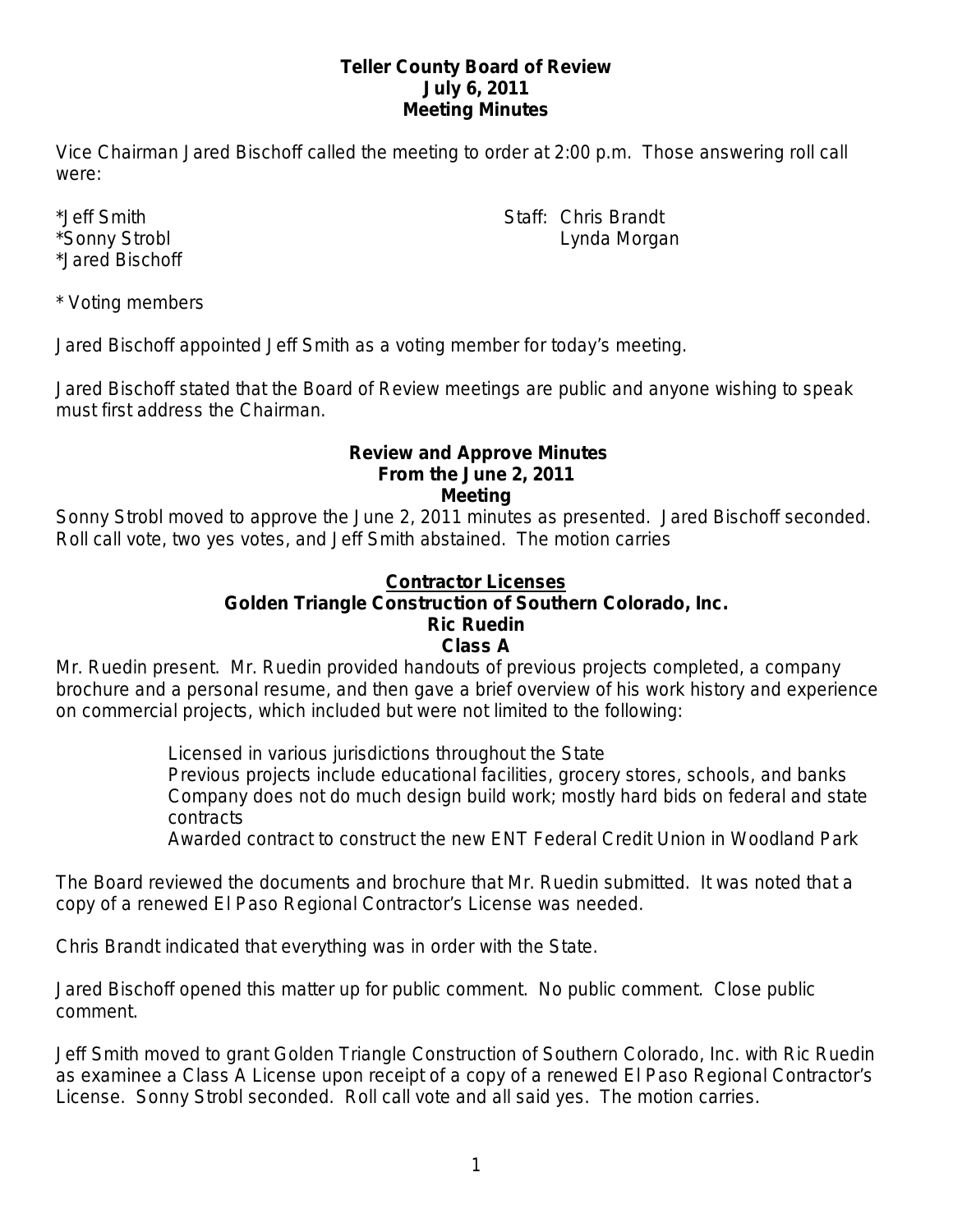#### **Pat's Carpentry and Remodeling, LLC Timothy W. Godsell Class C**

Mr. Godsell present. Mr. Godsell provided a photo album of previous work completed and then gave a brief overview of his previous work history and experience, which included but were not limited to the following:

> Company does mostly residential remodeling Has completed only one residence from the ground up in the past several years Typically hires out foundation work Most recent projects include a 7,000 square foot barn, assisting a General Contractor with two new homes and an extensive custom addition that is in the  $4<sup>th</sup>$  year of construction Does custom finish work Currently working in Teller County on a retaining wall and stairway

Sonny Strobl disclosed that he is the engineer of record on the project in Teller County that Mr. Godsell is working on, that he hasn't worked with Mr. Godsell, and that his involvement in the job will not affect his decision in the matter.

The Board reviewed the documents submitted as well as the photo album and discussed the scope and range of some of the most recent projects with Mr. Godsell.

Jared Bischoff opened this matter up for public comment. No public comment. Close public comment.

Sonny Strobl moved to grant Pat's Carpentry and Remodeling, LLC with Timothy W. Godsell as examinee a Class C License. Jeff Smith seconded. Roll call vote and all said yes. The motion carries.

# **Complaint Against Contractor**

### **Continued item:**

# **Shell Homes, Inc. License 601A / Lynn Colligan, examinee / Curtis Colligan, registered agent: Teller County Building Department**

Jared Bischoff indicated he would need to recuse himself from this agenda item and by doing so left only two voting members present to hear the agenda item; and as it takes three voting members to have a quorum the item needed to be continued to the next regularly scheduled meeting on August 2, 2011. Mr. Colligan was present and there is no public present to speak on this matter.

Sonny Strobl moved to continue this agenda item to the August 3, 2011 meeting. Jeff Smith seconded. Roll call vote and all three members said yes. The motion carries.

# **Board Discussion**

# **A. New Insurance Certificate Forms as it relates to Article II, Section 102.g Insurance Requirements of the Teller County Building Code**